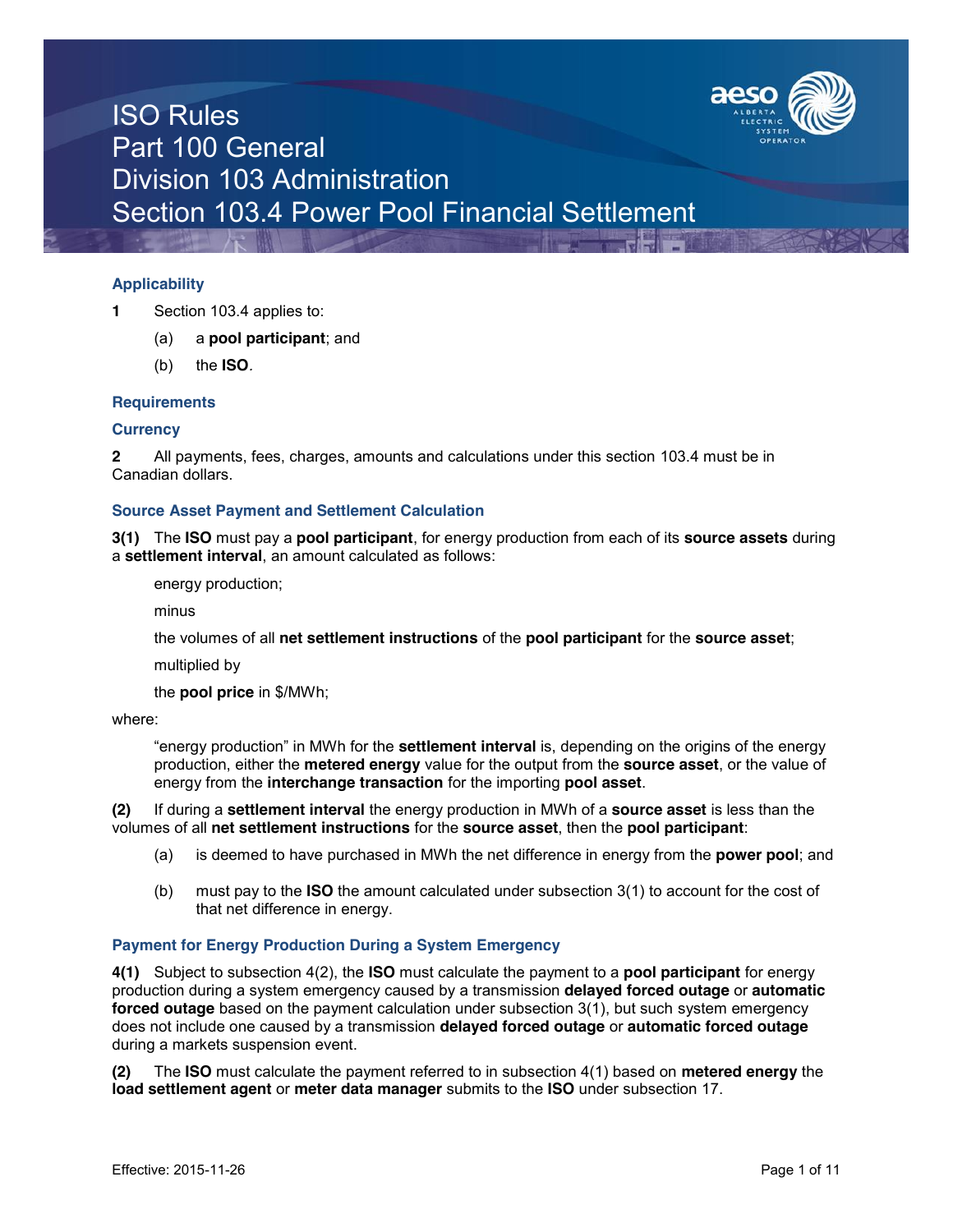

### **Payment for Energy from a Long Lead Time Asset**

**5(1)** Subject to subsection 5(2), the **ISO** must calculate the payment to a **pool participant** for energy production related to **incremental generation costs** the **pool participant** incurs as a result of a **directive** for energy from a **long lead time asset**, excluding any such **directive** issued during a markets suspension event, based on **metered energy** submitted to the **ISO** under subsection 17*.*

**(2)** If any costs a **pool participant** incurs due to a **directive** for energy from a **long lead time asset**  are not fully recovered under subsections 3 and 6*,* and those residual costs are referenced in and recoverable under the definition of **incremental generation costs**, then the **ISO** must pay an additional amount to the **pool participant** to cover those residual costs.

### **Payment for Cancellation of an Outage**

**5.1(1)**The **ISO** must, subject to subsection 11 of section 306.5 of the **ISO rules**, *Generation Outage Reporting and Coordination,* pay a **pool participant** or **legal owner** of a generating **source asset** for **incremental generation costs** the **pool participant** or **legal owner** incurs as a result of complying with a **directive** to cancel an outage.

**(2)** The **ISO** must calculate the payment referred to subsection 5.1(1) based on the information a claimant provides to the **ISO** in accordance with the provisions of subsection 11 of section 306.5 of the **ISO rules**, *Generation Outage Reporting and Coordination*.

### **Payment to a Supplier on the Margin**

**6(1)** The **ISO** must pay an uplift payment to a **pool participant** with a **source asset** that has delivered energy pursuant to a **dispatch** during a **settlement interval** if during the **settlement interval**:

- (a) the **ISO** issues a **dispatch** for an **operating block** related to the **source asset**;
- (b) the **offer** price for the **operating block** is greater than the **pool price**; and
- (c) the energy production of the **source asset** is greater than the sum of the energy that is included in a **dispatch** for all **operating blocks** with an **offer** price below the **offer** price of the **operating block** referred to in subsections 6(1)(a) and (b)*.*
- (d) the **ISO** has not made a **transmission constraint rebalancing** payment to the **pool participant** for that **dispatch**.
- **(2)** The **ISO** must calculate any uplift payment made under subsection 6(1) as follows:
	- (a) If A minus B is less than or equal to C minus B, then the uplift payment equals:

(A minus B) multiplied by (D minus the **pool price)**; or

(b) If A minus B is greater than C minus B, then the uplift payment equals:

(C minus B) multiplied by (D minus the **pool price)**;

where:

- "A" is the energy production in MWh of the **source asset** in the **settlement interval**;
- "B" is the sum of the energy in MWh in the **settlement interval** included in the **dispatch** of all **operating blocks** of the **source asset** with **offer** prices less than the **offer** price of the **operating block** that is eligible for uplift payment;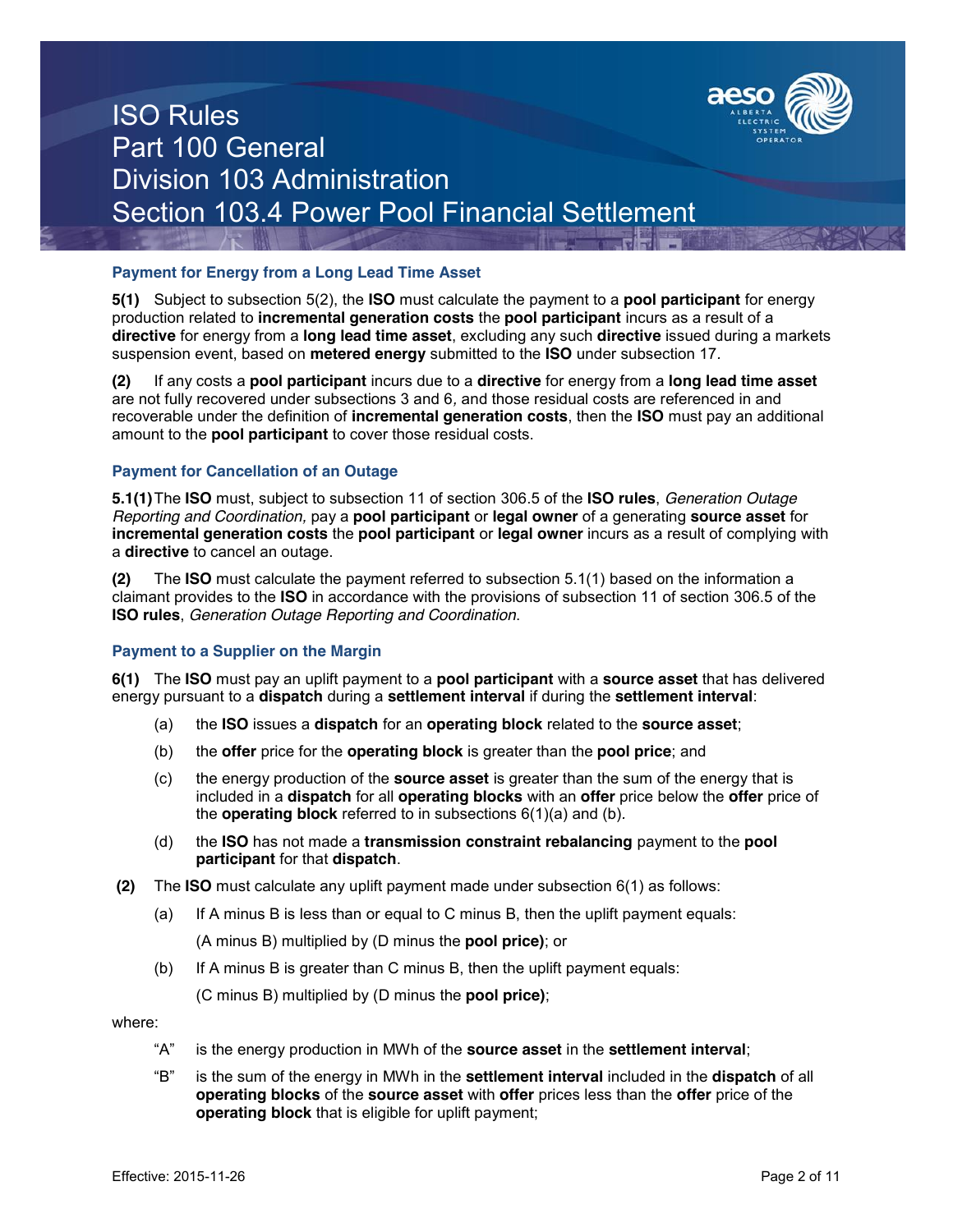

- "C" is the sum of the energy in MWh in the **settlement interval** included in the **dispatch** of all **operating blocks** of the **source asset** up to and including that portion of an **operating block** eligible for uplift payment; and
- "D" is the **offer** price associated with the MW level of energy provided by an **operating block** eligible for an uplift payment included in a **dispatch** in "C".

**(3)** If more than one (1) **operating block** is eligible for an uplift payment, then the **ISO** must pay the **pool participant** the uplift payment calculated in accordance with subsection 6(2) for each of the **operating blocks**.

### **Payment for Transmission Constraint Rebalancing**

**7(1)** The **ISO** must make a payment to a **pool participant** with a **source asset** that has delivered additional energy for **transmission constraint rebalancing** as per 2(2)(b)(ii) of Section 302.1 of the **ISO rules** during a **settlement interval**, calculated as follows:

(a) If A minus B is less than or equal to C minus B, then the **transmission constraint rebalancing** payment equals:

(A minus B) multiplied by (D minus the **pool price**); or

(b) If A minus B is greater than C minus B, then the **transmission constraint rebalancing** payment equals:

(C minus B) multiplied by (D minus the **pool price**);

#### where:

- "A" is the energy production in MWh of the **source asset** in the **settlement interval**;
- "B" is the sum of the energy in MWh in the **settlement interval** included in the **dispatch** of all **operating blocks** of the **source asset** with **offer** prices less than the **offer** price of the **operating block** that is eligible for a **transmission constraint rebalancing** payment;
- "C" is the sum of the energy in MWh in the **settlement interval** included in the **dispatch** of all **operating blocks** of the source asset up to and including that portion of an **operating block** eligible for a **transmission constraint rebalancing** payment; and
- "D" is the **offer** price associated with the MW level of energy provided by an **operating block**  eligible for a **transmission constraint rebalancing** payment included in a **dispatch** in "C".

**(2)** If more than one (1) **operating block** is eligible for a **transmission constraint rebalancing**  payment, and has an **offer** price greater than the **pool price** in a **dispatch**, then the **ISO** must pay the **pool participant** the **transmission constraint rebalancing** payment calculated in accordance with subsection 7(1) for each of the **operating blocks**.

### **Payment for Dispatch Down Service**

**8(1)** The **ISO** must pay a **dispatch down service** payment to a **pool participant** with a **source asset** that has provided **dispatch down service** during a **settlement interval**, calculated as follows:

**dispatch down service** price;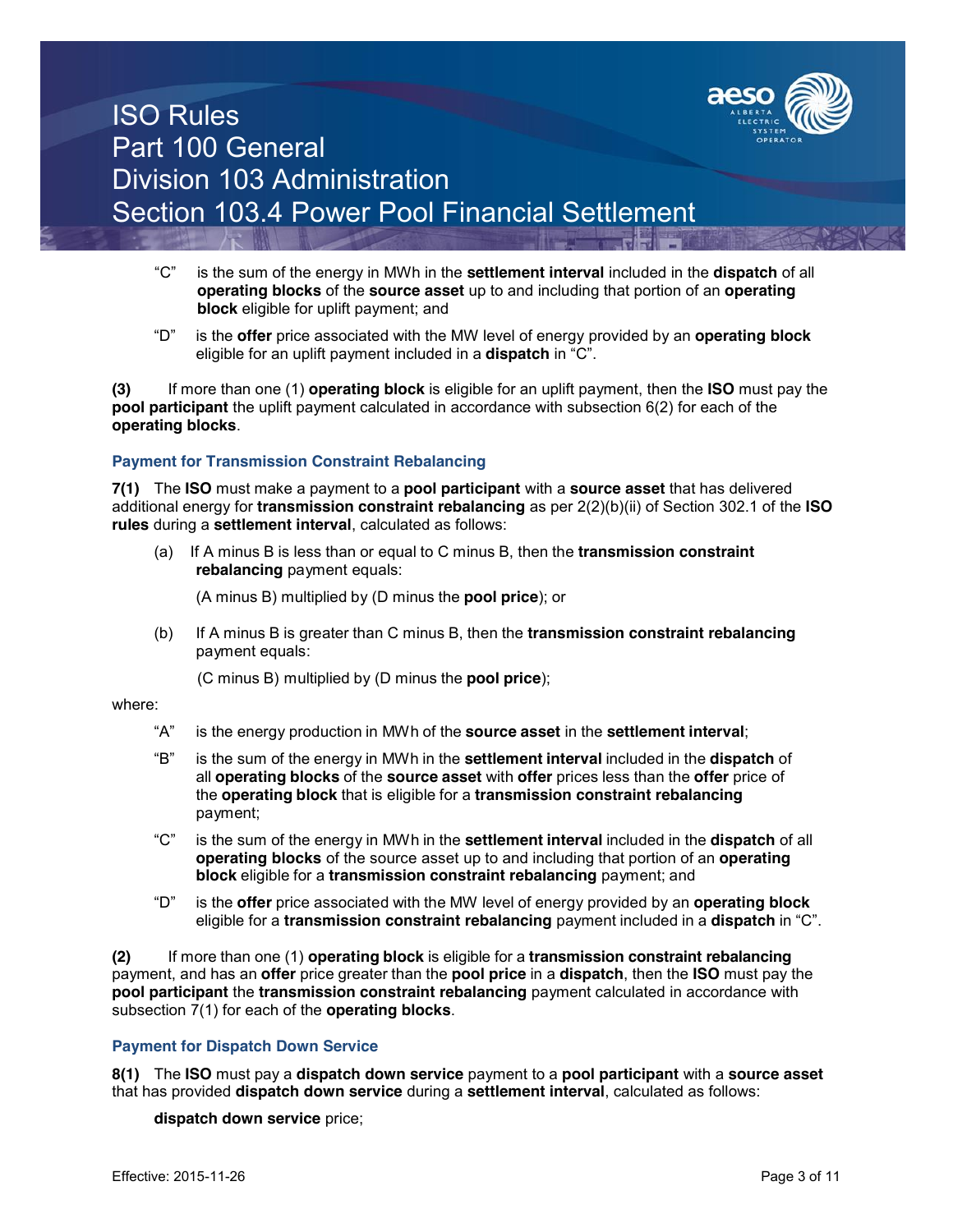

multiplied by

**dispatch down service** quantity;

multiplied by

**dispatch down service** time;

divided by

sixty (60) minutes;

#### where:

**"dispatch down service** price" is the system marginal price plus the **offer** price for the **dispatch down service**, the sum of which must be greater than or equal to zero for the **settlement interval**;

**"dispatch down service** quantity" is the amount of energy in MW included in the **dispatch** to the **pool participant** for **dispatch down service** in the **settlement interval**; and

**"dispatch down service** time" is the number of minutes set out in the **dispatch** for the **source asset** for **dispatch down service** in the **settlement interval**.

### **Dispatch Down Service Charge**

**9** If the **ISO** makes any **dispatch down service** payments under subsection 8 for a **settlement interval**, then any **pool participant** with a **source asset** that has provided energy during the **settlement interval** must pay the **ISO** a charge, calculated as follows:

energy production;

multiplied by

the sum of all **dispatch down service** payments;

divided by

the sum of all energy production;

where:

"**dispatch down service** payments" are the payments calculated and paid under subsection 8; and

**"**energy production**"** is denoted in MWh for a **settlement interval** and is the **metered energy** value for the output from the **source asset**.

#### **Sink Asset Calculation and Payment**

**10(1)** A **pool participant** with one or more **sink assets** must pay the **ISO** for the energy each **sink asset** consumes in a **settlement interval**, calculated as follows:

**sink asset** energy consumption;

minus

the volume of all **net settlement instructions** of the **pool participant** for the **sink asset**;

multiplied by

the **pool price**;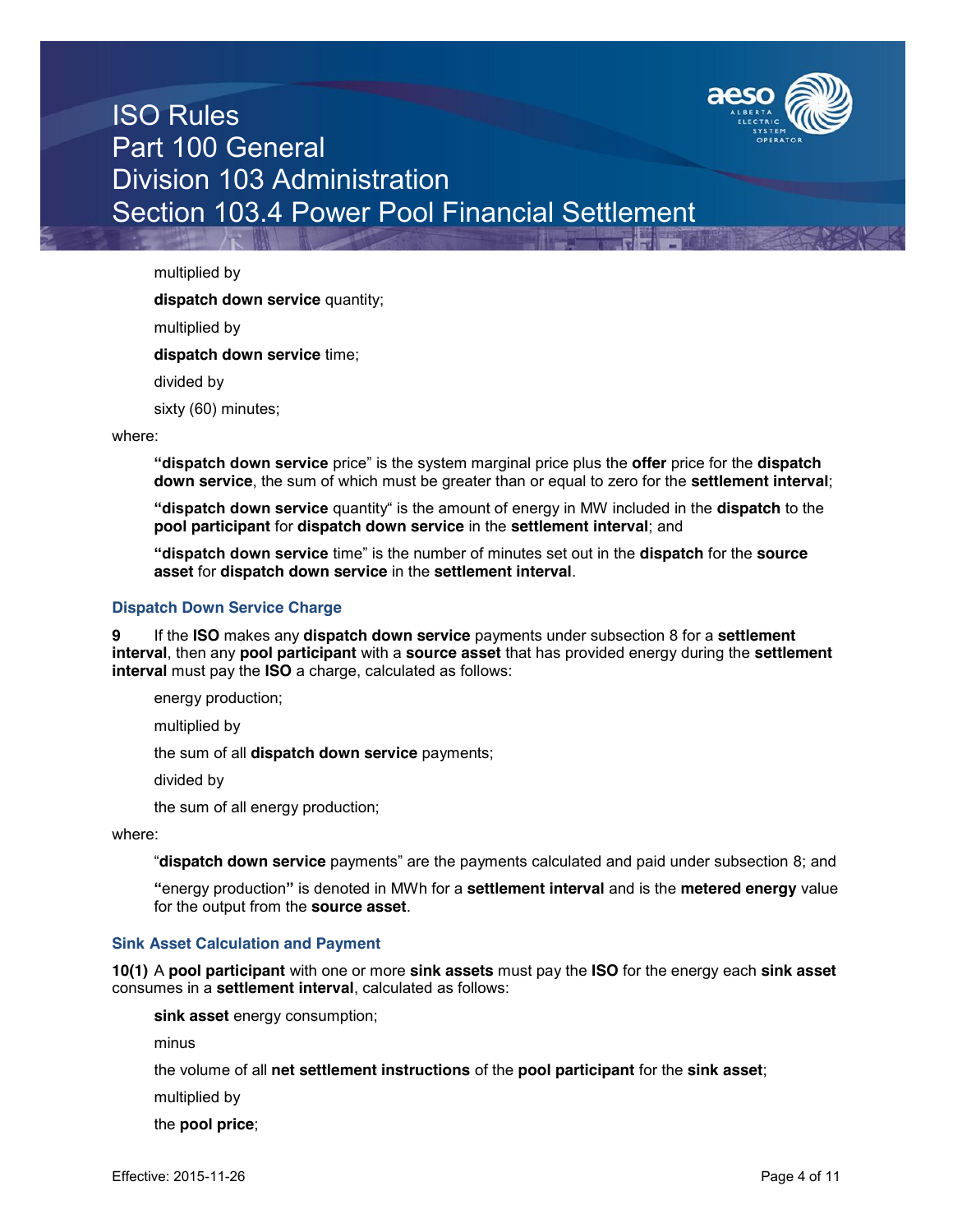

where:

"**sink asset** energy consumption" for the **settlement interval** is, depending on the origins of the energy consumption, either the **metered energy** value for the **pool asset** originating from **load**, or the value of energy from the **interchange transaction** for the exporting **pool asset**.

**(2)** If, for the **settlement interval**, the **sink asset** energy consumption is less than the volumes of all **net settlement instructions**, then:

- (a) the **pool participant** is deemed to have sold the MWh net difference in energy to the **power pool**; and
- (b) the **ISO** must pay the **pool participant** the amount calculated under subsection 10(1) to account for the cost of that net difference in energy.

#### **Charge for Cost of Energy from a Long Lead Time Asset**

**11** The **ISO** must include as a line item in any **power pool** statement any charge to a **pool participant**  under subsection 7 of section 103.6 of the **ISO** rules, *ISO Fees and Charges* for the **ISO** to recover any costs associated with a **directive** for energy from a **long lead time asset**.

#### **Allocation of Charges for Payments to a Supplier on the Margin**

**12** If, for any **settlement interval**, the **ISO** has paid a **pool participant** an uplift payment in accordance with subsection 6, then any **pool participant** with energy consumption in the same **settlement interval** must pay the **ISO** a charge the **ISO** calculates as follows:

the sum in dollars of all uplift payments;

multiplied by

the energy consumption of the **pool participant**;

divided by

the sum of energy consumption of all **pool participants**.

#### **Post Final Adjustments for Load Settlement**

**13(1)** The **ISO** must calculate and include in a preliminary **power pool** statement for a **settlement period** any post final adjustments required in accordance with **Commission** *Rule 021, Settlement System Code Rules*.

**(2)** Subject to subsection 13(5), the **ISO** must include in a preliminary **power pool** statement for a **settlement period** any post final adjustments a **load settlement agent** submits to the **ISO** as required under **Commission** *Rule 021*, *Settlement System Code Rules.*

**(3)** If the **ISO** cannot complete all post final adjustments in time for inclusion in a preliminary **power pool** statement for a **settlement period**, then the **ISO** must include the post final adjustments on the preliminary **power pool** statement for the next **settlement period**.

**(4)** The **ISO** must accept the post final adjustment data a **load settlement agent** submits, and apply the relevant historical **pool price** to that data in order to arrive at the applicable financial adjustments for the RSA, RAM and TAA, all as defined in **Commission** *Rule 021, Settlement System Code Rules*.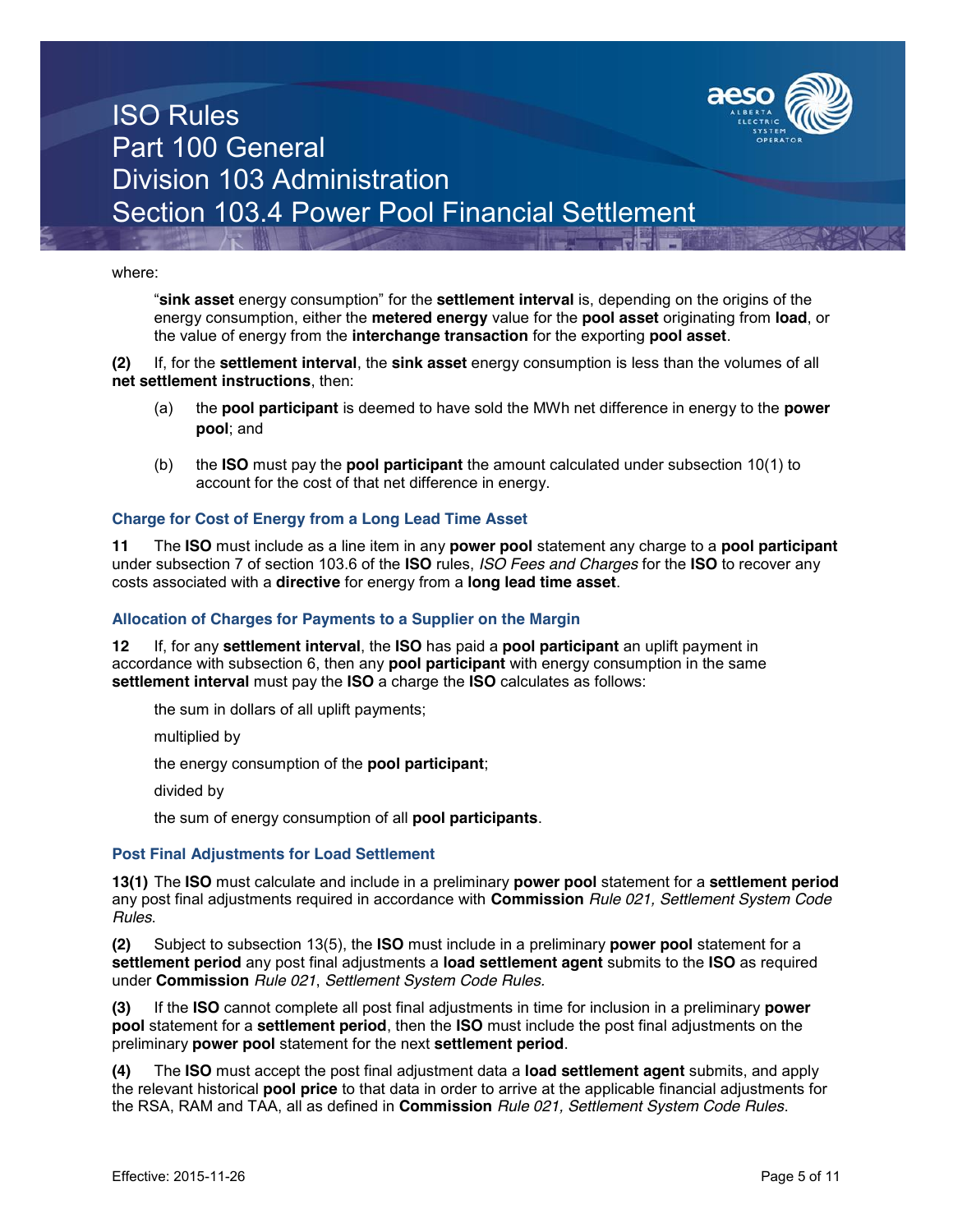

**(5)** Commencing July 1, 2011, the **ISO** must include post final adjustments in the final **power pool**  statement for a **settlement period**, but if the **ISO** does not receive all information from a **load settlement agent** within the time periods set out in the post final adjustment schedule posted on the AESO website, then the **ISO** must include any remaining post final adjustments for that **settlement period** in the final **power pool** statement for the next **settlement period**.

### **Other Post Final Adjustments**

**14(1)** Subject to subsection 14(2) the **ISO** must make post final adjustments for any energy production or energy consumption calculations for a **settlement period** if there are adjustments to metering data required after the **month** of determination on a final basis as referenced in subsections 18(2)(d) and (e).

**(2)** Any post final adjustments for any energy production or energy consumption which may apply prior to January 1, 2001 are prohibited, and there is no right of dispute for any transaction or settlement that occurred prior to that date.

### **Energy Market Trading Charge**

**15** The **ISO** must include as a line item in any **power pool** statement to a **pool participant** the energy market trading charge for the **pool participant**, calculated under subsection 6 of section 103.6 of the **ISO rules**, *ISO Fees and Charges*.

### **ISO Reporting of Import and Export Transactions**

**16** For purposes of facilitating financial settlement, the **ISO** must calculate and include import and export **interchange transactions** based on the **interchange schedules**, after taking into account any curtailments required to manage constraints on any applicable transfer paths.

### **Metering Data Submission Requirements**

**17(1)** For the purposes of facilitating **power pool** financial settlement, **load settlement agents** and **meter data managers** must provide metering data to the **ISO** in the format designated in section 9.6.2.4.1 of **Commission** *Rule 021, Settlement System Code Rules.*

**(2)** The **metered energy** submitted to the **ISO** for **system emergency** energy production under subsection 2 must be in the format designated in subsection 9.6.2.4.1 of **Commission** *Rule 021*, *Settlement System Code Rules*.

### **Preliminary Power Pool Statement**

**18(1)** No later than the close of business on the fifth (5<sup>th</sup>) **business day** after the last day of each **settlement period**, the **ISO** must issue on the AESO website a preliminary **power pool** statement to each **pool participant** containing the amount of energy a **pool participant** purchases and supplies and the payment calculation for that energy determined on:

- (a) an initial basis for that **settlement period**;
- (b) an interim basis for the two (2) **months** prior to that **settlement period**; and
- (c) a final basis for the four (4) **months** prior to that **settlement period**.
- **(2)** The preliminary **power pool** statement must include the following line items:
	- (a) the amount of energy purchased from the **pool participant** and supplied by the **pool participant** determined on an initial basis in that **settlement period**;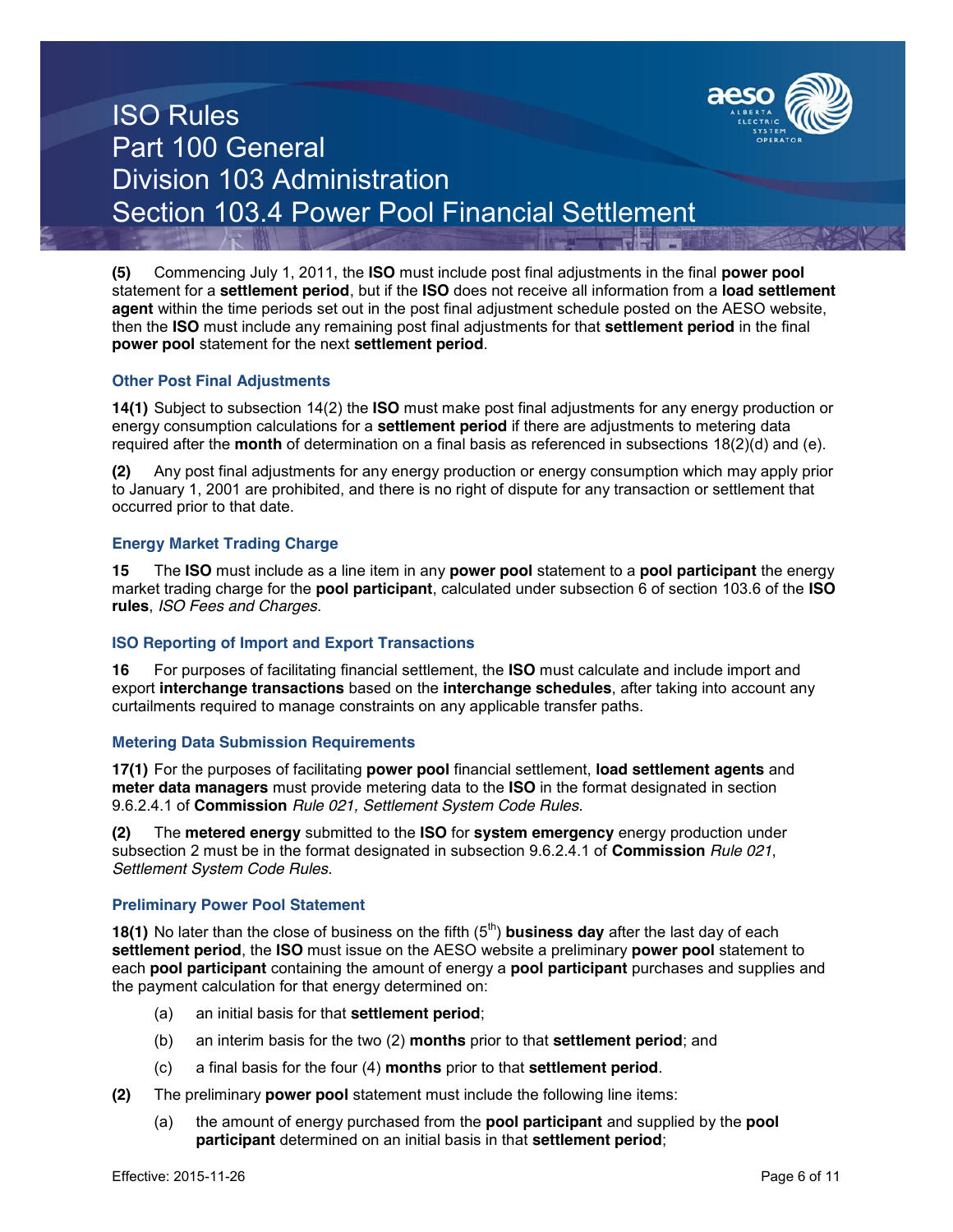

- (b) up to and including June 30, 2011, the amount of energy purchased from the **pool participant** and supplied by the **pool participant** determined on an interim basis in the third (3rd) **month** following the initial **settlement period**;
- (c) on and after July 1, 2011, the amount of energy purchased from the **pool participant** and supplied by the **pool participant** determined on an interim basis in the second (2<sup>nd</sup>) **month** following the initial **settlement period**;
- (d) up to and including June 30, 2011, the amount of energy purchased from the **pool participant** and supplied by the **pool participant** determined on a final basis in the seventh (7<sup>th</sup>) **month** following the initial **settlement period**;
- (e) on and after July 1, 2011, the amount of energy purchased from the **pool participant** and supplied by the **pool participant** determined on a final basis in the fourth  $(4^{th})$  month following the initial **settlement period**;
- (f) the energy market trading charge amount allocable to the **pool participant** as calculated in accordance with subsection 6 of section 103.6 of the **ISO rules**, *ISO Fees and Charges*;
- (g) any payment default charge amount allocable to the **pool participant** as calculated in accordance with subsection 8 of section 103.6 of the **ISO rules**, *ISO Fees and Charges*, including details regarding the calculation of the payment default charge as allocated to that **pool participant**, or any refund of that default charge amount;
- (h) any other **ISO fees** and charges under section 103.6 of the **ISO rules**, *ISO Fees and Charges,* including the **pool participation** fee, digital certificate charges, and records and data provision charges;
- (i) any interest, late payment or other costs or charges under section 103.7 of the **ISO rules**, *Financial Default and Remedies*;
- (j) the net amount either owing to or by the **pool participant**; and
- (k) such other information as the **ISO** considers appropriate.

**(3)** If a **pool participant** has both an energy charge and an energy payment in a **settlement period**, then the preliminary **power pool** statement must contain line items for the amount of energy purchased, the amount of energy supplied and the net amount owing or owed for all transactions with the **power pool**.

**(4)** Subject to the provisions of section 103.1 of the **ISO rules**, *Confidentiality*, and upon reasonable written request, the **ISO** must provide to a **pool participant** any supporting records used in determining the line items and net amounts contained in a preliminary or final **power pool** statement.

**(5)** If the AESO website is not available on the fifth  $(5<sup>th</sup>)$  **business day** referred to in subsection 18(1), then the **ISO** must use reasonable efforts to issue to **pool participants** the preliminary **power pool**  statement using fax or other alternative and reasonable delivery means available to the **ISO**.

**(6)** Each **pool participant** is responsible for retrieving its preliminary **power pool** statement from the AESO website once the **ISO** issues the statement.

**(7)** If a **pool participant** notifies the **ISO** that, after having used all reasonable efforts, the **pool participant** failed to retrieve its preliminary **power pool** statement from the AESO website, then the **ISO** must use an alternative and reasonable delivery means, and the **pool participant** is deemed to have received the preliminary **power pool** statement on the **business day** the preliminary **pool statement** is delivered to the **pool participant** by that means.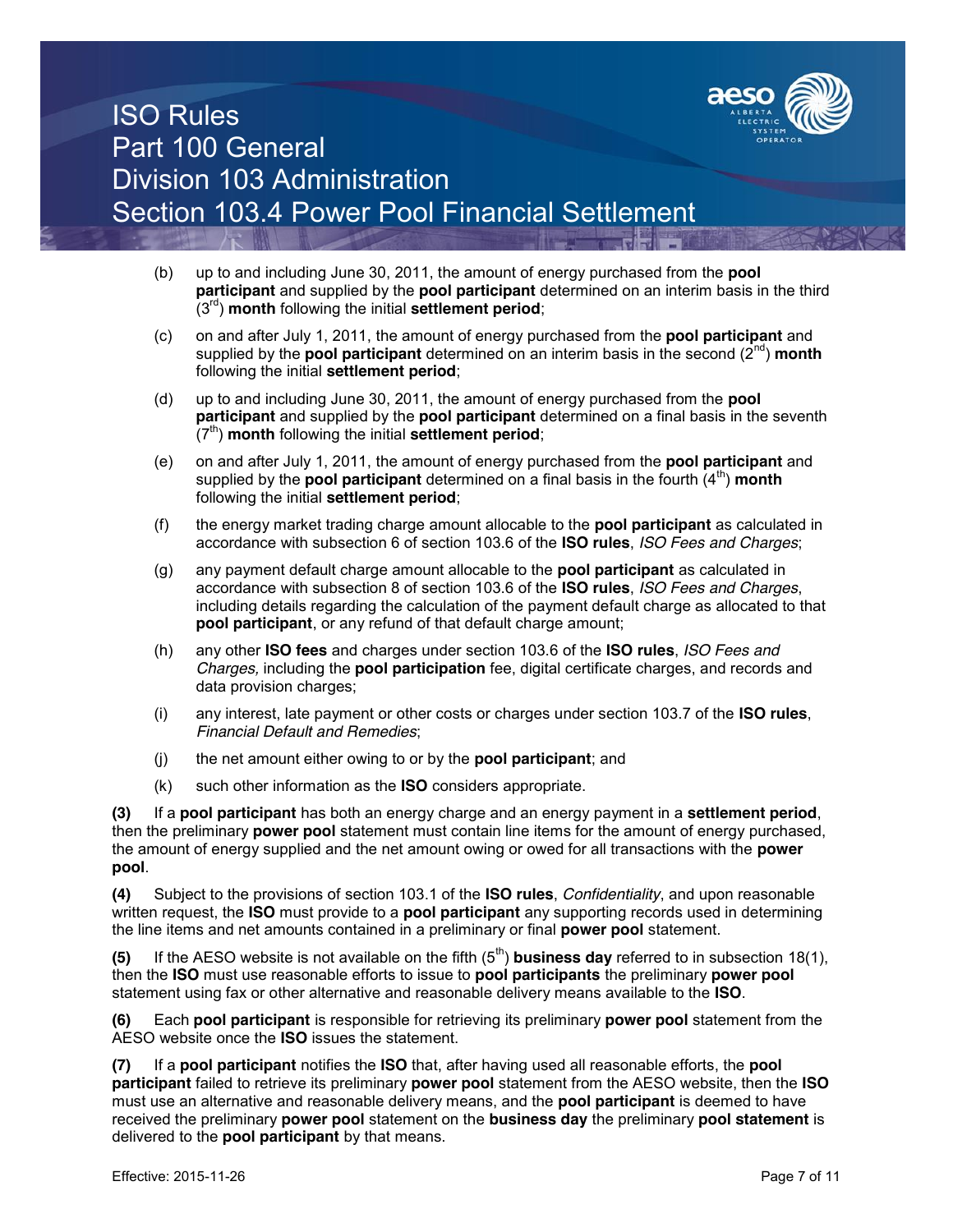

### **Final Pool Statement**

**19(1)** No later than the close of business on the fifteenth (15<sup>th</sup>) **business day** after the end of each **settlement period**, the **ISO** must issue on the AESO website a final **power pool** statement to each **pool participant** containing the line items, calculations and amounts set out in the preliminary **power pool** statement and determined on:

- (a) an initial basis for that **settlement period**;
- (b) an interim basis for the two (2) **months** prior to that **settlement period**; and
- (c) a final basis for the four (4) **months** prior to that **settlement period**.

**(2)** The final **power pool** statement may also contain any updated items and information not previously appearing on the preliminary **power pool** statement.

**(3)** If the AESO website is not available on the fifteenth (15<sup>th</sup>) **business day** referred to in subsection 19(1), then the **ISO** must use reasonable efforts to issue to **pool participants** the final **power pool**  statement using fax or other alternative and reasonable delivery means available to the **ISO**.

**(4)** Each **pool participant** is responsible for retrieving its final **power pool** statement from the AESO website once the **ISO** issues the statement.

**(5)** If a **pool participant** notifies the **ISO** that, after having used all reasonable efforts, the **pool participant** failed to retrieve its final **power pool** statement from the AESO website, then the **ISO** must use an alternative and reasonable delivery means, and the **pool participant** is deemed to have received the final **power pool** statement on the **business day** the final **power pool** statement is delivered to the **pool participant** by that means.

## **Pool Settlement Date and Payment Obligations**

**20(1)** The settlement date for a **settlement period** is the twentieth (20<sup>th</sup>) **business day** following the last day of that **settlement period**.

**(2)** Each January, the **ISO** must publish on the AESO website the calendar dates which are settlement dates for the current and next calendar year, being the dates for the financial settlement for the final **power pool** statements and the **ISO tariff**.

**(3)** Subject to subsection 21, no later than the specified settlement date for a **settlement period**, a **pool participant** must pay to the **ISO** the net dollar amount it owes.

**(4)** If the **ISO** owes a net dollar amount to the **pool participant**, as set out in the final **power pool**  statement for the **settlement period**, then the **ISO** must pay that amount by the settlement date.

**(5)** In accordance with subsection 7 of section 103.2 of the **ISO rules**, *Dispute Resolution*, the **pool participant** must make full payment of the net amount the **pool participant** owes as set out in the final **power pool** statement, whether or not any such amounts are under dispute.

**(6)** If authorized by the **ISO** in its sole discretion, a **pool participant** may provide early payment for a **settlement period**, based on the preliminary **power pool** statement, by wire transfer to a bank account the **ISO** specifies.

**(7)** The early payment referred to in subsection 20(6) must be received no later than the date and time specified by the **ISO** in its authorization for an early payment or at such a date and time that is further specified by the **ISO**.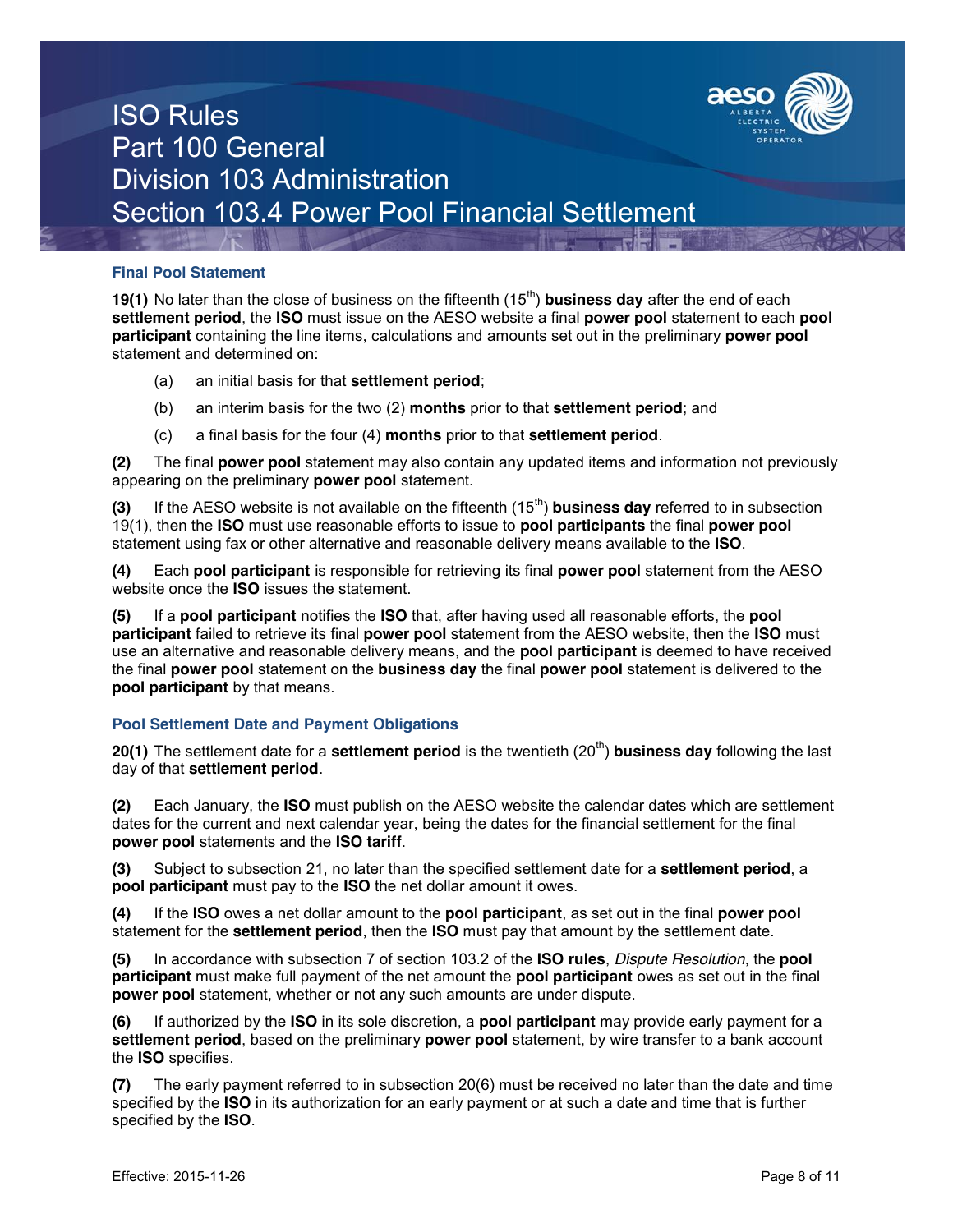

**(8)** Notwithstanding subsection 23, a **pool participant** that provides early payment in accordance with subsection 20(6) must pay an net dollar amount it owes as a result of a difference between the preliminary **power pool** statement and final **power pool** statement to the **ISO** by wire transfer to the bank account the **ISO** specifies no later than the settlement date specified in subsection 20(3).

### **Acceleration in Pool Settlement Dates Due to Payment Default**

**21(1)** If a **pool participant** has:

- (a) in its first calendar year of **pool participant** registration, defaulted in the payment for a settlement period one (1) time; or
- (b) after its first calendar year of **pool participant** registration, defaulted in the payment for any **settlement period** two (2) times over twelve (12) **settlement periods**;

then, for the next six (6) **settlement periods** following the date of the first (1<sup>st</sup>) default under subsection (a) or the second (2nd) default under subsection (b), the **ISO** may require that the **pool participant** must pay the **ISO** on the nineteenth (19<sup>th</sup>) **business day** following the end of the **settlement period**.

**(2)** If the **pool participant** does not commit any further default in payment during the six (6) **settlement periods** referred to in subsection 21(1) then**,** commencing on the next **settlement period** following the end of the six (6) **settlement periods**, the settlement date for the **pool participant** will revert to the twentieth (20<sup>th</sup>) **business day** following the end of a **settlement period**.

**(3)** If a **pool participant** is required to pay on the nineteenth (19<sup>th</sup>) **business day** in accordance with subsection 21(1) and there is one (1) more default in payment during the next six (6) **settlement periods**, then the **ISO** may require, for the twelve (12) settlement dates following the date of the further default, that the **pool participant** must pay the **ISO** on the eighteenth (18th) **business day** following the end of the **settlement period**.

**(4)** If the **pool participant** does not commit any further default in payment during the twelve (12) **settlement periods** referred to in subsection 21(3) then, commencing on the next **settlement period** following the end of the twelve (12) **settlement periods**, the settlement date for the **pool participant** will revert to the twentieth (20<sup>th</sup>) **business day** following the end of a **settlement period**.

**(5)** The discretion of the **ISO** to implement the accelerated payment obligations under this subsection 21 is in addition to any other rights and remedies of the **ISO** in accordance with section 103.7 of the **ISO rules**, *Financial Default and Remedies,* with regard to any payment default by the **pool participant**.

### **Interest and Other Late Payment Costs and Charges**

**22** If a **pool participant** fails to pay on or before a settlement date any outstanding **financial obligation** dollar amount owing to the **ISO** by the **pool participant** as set out in any of the **pool participant's** final **power pool** statements, then that **pool participant** must pay interest, a late payment charge, and any other costs and charges in accordance with the provisions of section 103.7 of the **ISO rules**, *Financial Default and Remedies.*

### **Method of Payment**

**23** A **pool participant** must pay any net dollar amount the **pool participant** owes, as set out in its final **power pool** statement, to the **ISO** by wire transfer to the bank account the **ISO** specifies.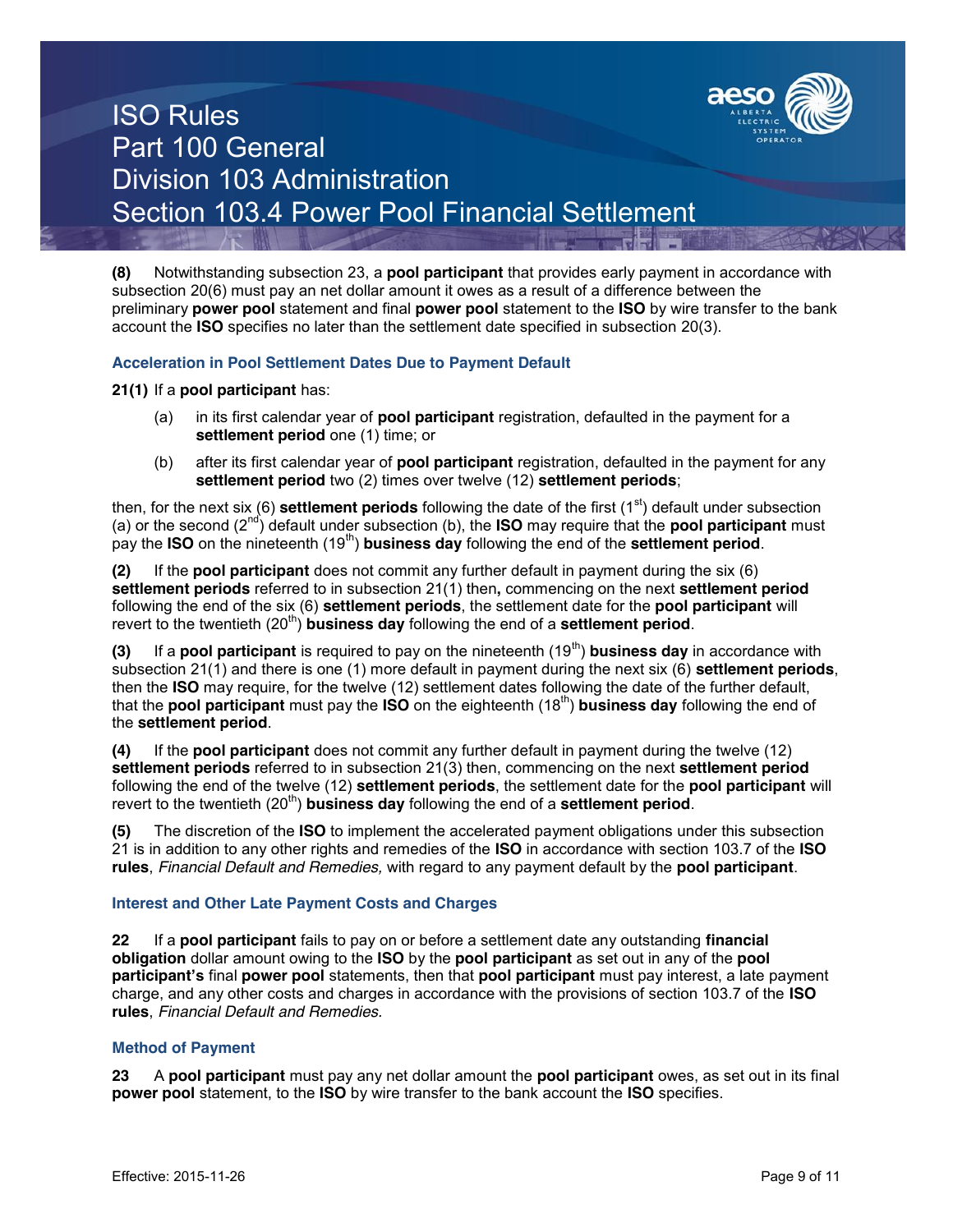

### **Prepayment Procedures**

**24(1)** A **pool participant** may prepay by wire transfer at any date during a **settlement period** other than a specified **settlement period** date.

**(2)** The **ISO** may apply any prepayment amount against any outstanding **financial obligations** of that **pool participant**.

### **Informal Disputes**

**25** If a **pool participant** has a dispute with the **ISO** about the content of a final **power pool** statement of the **pool participant** prior to the **ISO** issuing that final **power pool** statement on a final basis in accordance with subsection 19(1)(c), then the **pool participant** and the **ISO** must make reasonable efforts to informally resolve the dispute in accordance with subsection 2 of section 103.2 of the **ISO rules**, *Dispute Resolution.*

### **Formal Dispute Periods**

**26** Each January, the **ISO** must publish on the AESO website the formal dispute submission periods for each of the **settlement periods** of that calendar year.

### **Power Pool Statement Formal Disputes After Final Pool Statement**

**27(1)** Subject to subsection 29, a **pool participant** may not formally dispute a final **power pool** statement for a **settlement period** until the **ISO** has issued the final **pool statement** on a final basis for that **settlement period** in accordance with subsection 19(1)(c).

**(2)** If a **pool participant** desires to proceed with a formal dispute, then the **pool participant** must submit a written dispute notice to the **ISO** in accordance with subsection 3 of section 103.2 of the **ISO rules**, *Dispute Resolution*, prior to the expiry of the formal dispute submission period for the **settlement period**.

**(3)** The **ISO** must not make adjustments to any amounts of any final **power pool** statement issued on a final basis unless the adjustments result from a formal dispute resolution written agreement between the **ISO** and the **pool participant** or from a determination under subsection 5(3) of section 103.2 of the **ISO rules**, *Dispute Resolution.*

**(4)** If the terms of a formal dispute have been agreed to in principle between the **ISO** and the **pool participant**, then the **ISO** must deliver a written agreement to the **pool participant** detailing the dispute resolution terms, the subject **settlement period**, a summary of adjustments, and the requirement that the **pool participant** confirms and agrees to the formal dispute resolution by signing and returning the written agreement to the **ISO.**

**(5)** The **pool participant** must, no later than the close of business on the thirtieth (30<sup>th</sup>) **business day** from the receipt of the written agreement from the **ISO**, reply by signing and accepting the written agreement and once signed and accepted and redelivered to the **ISO**, the **pool participant** will not have further recourse under section 103.2 of the **ISO rules**, *Dispute Resolution* or any other legal or equitable remedy with respect to the formal dispute.

**(6)** If the **pool participant** fails to respond within the thirty (30) **business day** period, then the **pool participant** will be deemed to have accepted the written agreement and the **pool participant** will not have further recourse under section 103.2 of the **ISO rules**, *Dispute Resolution*, or any other legal or equitable remedy with respect to the formal dispute.